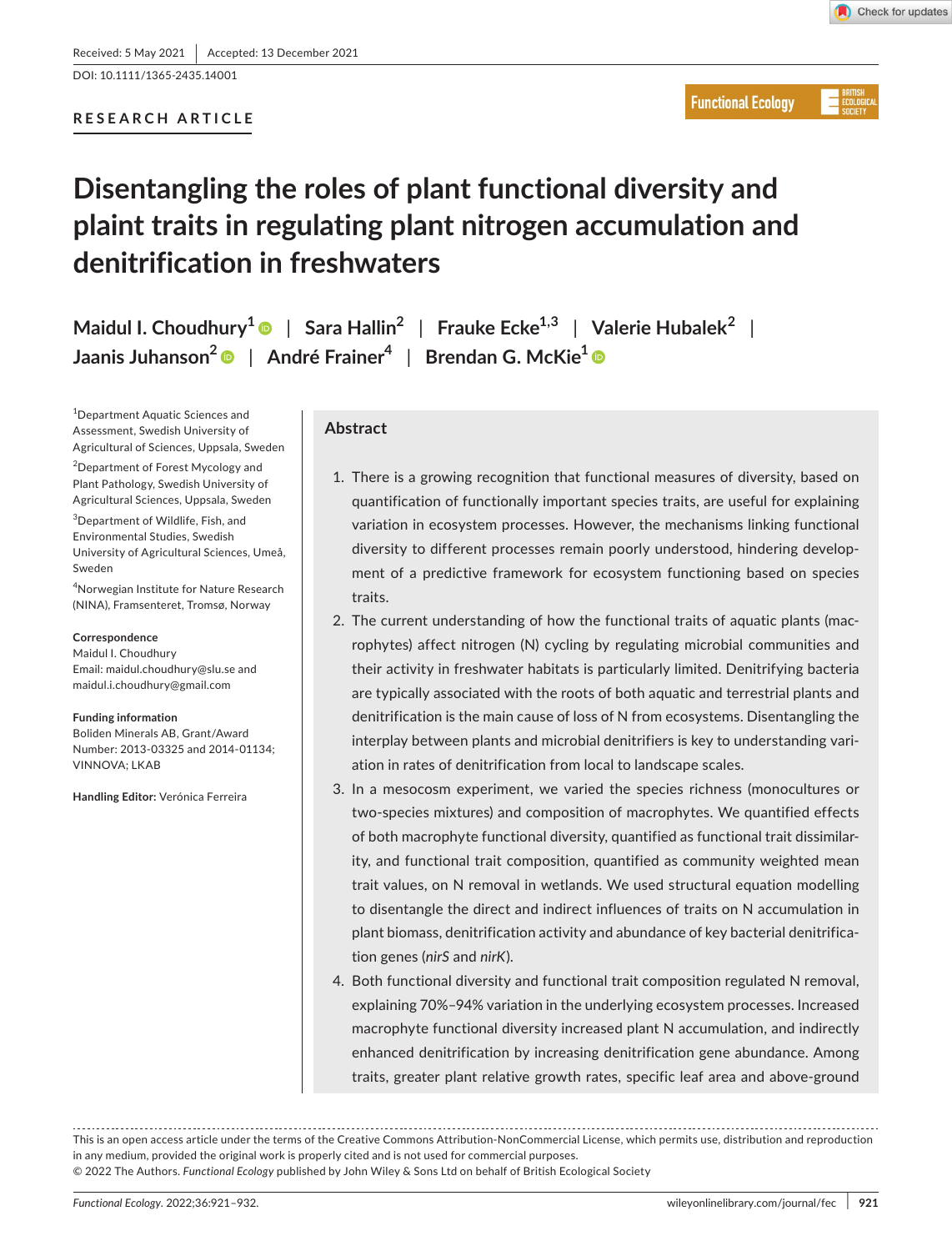biomass increased plant N accumulation. Denitrification activity increased with increasing below-ground biomass but decreased with increasing root diameter.

5. These findings improve our understanding of N removal in freshwater wetlands dominated by macrophytes, and have broad ecological implications for wetland management targeting enhanced ecosystem services. Our results highlight the potential for optimizing denitrification and plant N accumulation in wetlands and thereby improving water purification by increasing macrophyte functional diversity and ensuring the presence of key traits in macrophyte assemblages.

#### **KEYWORDS**

biodiversity, denitrification, ecosystem functioning, ecosystem service, functional diversity, functional traits, macrophytes, plant uptake

# **1**  | **INTRODUCTION**

Ecosystem services that support human societies are regulated by the activities of multiple species that often link across habitat and ecosystem boundaries (Kareiva et al., 2007; Kremen, 2005). For example, denitrification, a key ecosystem service, involves the reduction of nitrate to gaseous nitrogen compounds by micro-organisms typically associated with the roots of both aquatic and terrestrial plants that results in removal of N from soils, sediments and aquatic habitats to the atmosphere (Gagnon et al., 2007; Salvato et al., 2012; Wu et al., 2017). The land–wetland–river continuum retains 70% (101 Tg N/year) of the anthropogenic reactive N added to the continental biosphere (Billen et al., 2013) and wetlands can retain 64% of the total nitrogen (TN) load (Saunders & Kalff, 2001), thereby acting as a sink of global N (Mitsch et al., 2013). The global denitrification potential in wetlands is estimated as 18 Tg N/year (Jordan et al., 2011). Significant nitrogen is also removed from wetland waters through plant nitrogen accumulation (Verhoeven et al., 2006; Vymazal, 2007; Zedler, 2003).

Although denitrifying bacteria generally thrive in the vicinity of plant roots (Moreau et al., 2015), plants can also inhibit the activity of N transforming micro-organisms through root exudation and modification of N uptake rates (Hu et al., 2018; Moreau et al., 2019). It is well recognized that the diversity and activity of soil microbial communities in general can be influenced by individual plant species (Harrison & Bardgett, 2010; Wardle et al., 2003). However, the role of plant diversity in regulating denitrification and other Ncycling processes (Cantarel et al., 2015; de Vries & Bardgett, 2016; Moreau et al., 2015) remains poorly understood, especially in aquatic habitats, hindering prediction of the potential consequences of plant biodiversity for improved N removal and water purification. Disentangling the interplay between plants and microbial denitrifiers is key to understanding variation in rates of denitrification from local to landscape scales.

The influence of individual plant species on the ecosystem processes underpinning N cycling, including above-ground primary

production, plant nutrient uptake and leaf litter decomposition are linked to their particular 'functional traits' (Cadotte, 2017; Craine et al., 2002; de Bello et al., 2010; Frainer & McKie, 2015; Lavorel et al., 2011; Mokany et al., 2008), comprising key attributes of species' phenotypes that regulate their influences on ecosystem functioning (Díaz et al., 2007). For example, traits of plant roots, such as root diameter and root N concentration, and of whole plants, including relative growth rate and nitrogen use efficiency, control not only nutrient uptake rates by the plants themselves, but also the abundances of denitrifying bacteria and potential nitrification and denitrification activities in soils and sediments (Cantarel et al., 2015; Legay et al., 2014; Moreau et al., 2015). Previous studies have addressed the importance of incorporating plant functional traits into our understanding of ecosystem functioning (Cadotte, 2017; Díaz & Cabido, 2001; Lavorel et al., 2011), but experimental demonstrations of how both the composition and diversity of traits influence key functions, such as those underpinning N cycling in aquatic systems, are still rare.

Increasing diversity of plant species traits might improve ecosystem functioning rates by enhancing the potential for the socalled 'trait complementarity', whereby the combined outcome of multiple traits interacting together leads to an increase in ecosystem process rates (Loreau & Hector, 2001). For example, overall N uptake rates might be higher in a community characterized by a greater diversity of root structures penetrating to different depths in a sediment profile, compared with a species monoculture. Increasing plant functional diversity might also facilitate the activity of micro-organisms involved in N-cycling (De Deyn et al., 2009; Fornara & Tilman, 2008) by regulating the diversity of habitats available for microbes, and the quantity, quality and diversity of resources (De Deyn et al., 2004, 2011; Eisenhauer et al., 2010). Habitat diversity was recently shown to be a driver of denitrifier diversity and abundance in sediments (Wittorf et al., 2020). In wetlands, denitrification activity is largely controlled by aquatic plants (macrophytes) (Ruiz-Rueda et al., 2009), although the mechanistic understanding of how macrophyte community composition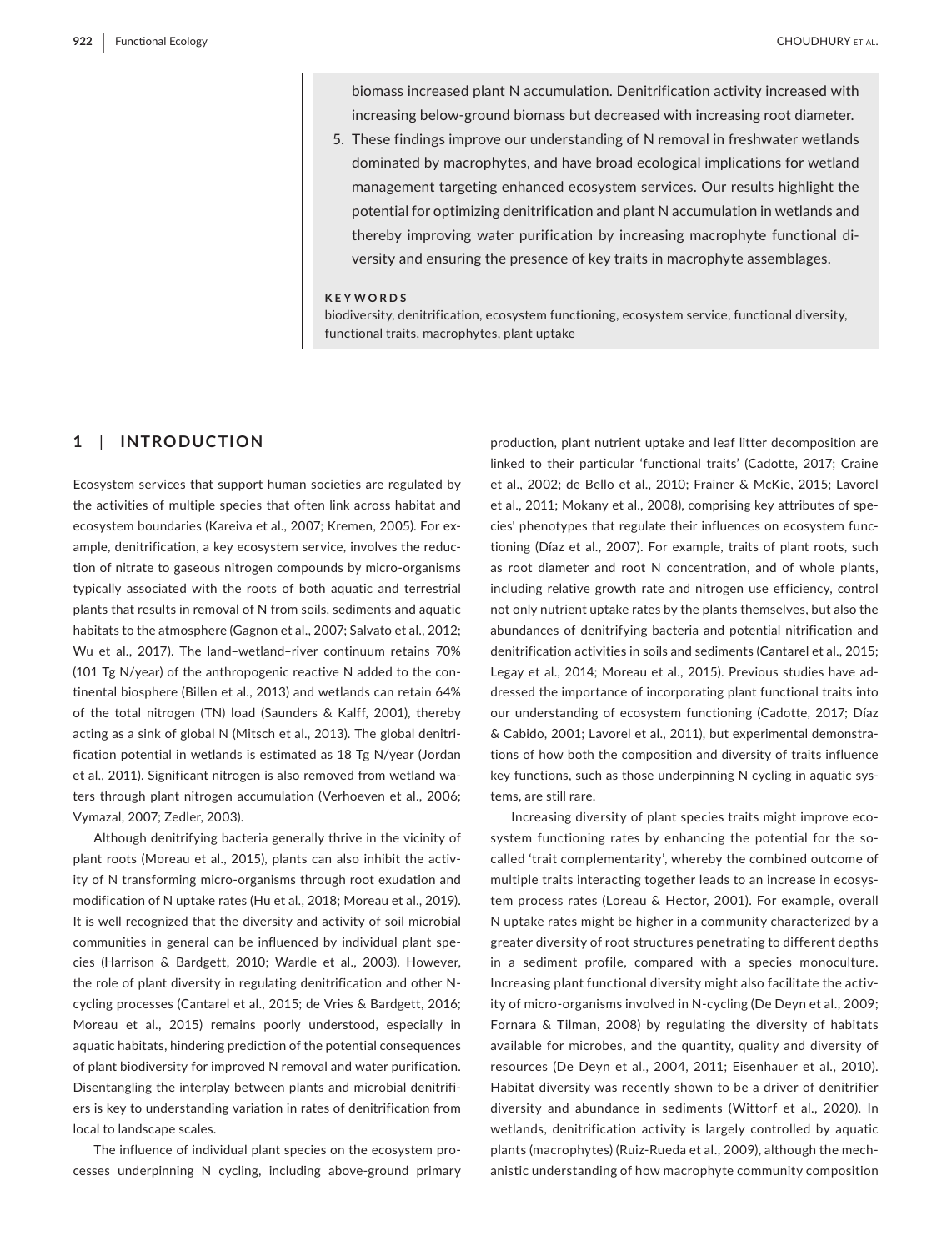and diversity, and especially functional diversity, regulates macrophyte–denitrifier interactions and their outcomes for the N removal service, remains limited.

In a mesocosm experiment, we investigated how the functional diversity of macrophyte traits regulates plant N accumulation, abundances of denitrification genes and associated denitrification rates, and ultimately N removal from water in wetlands. The abundances of denitrification genes were quantified as a proxy for the size of the bacterial denitrifying community representing the genetic potential for denitrification. We varied macrophyte community composition and diversity among mesocosms by selecting species from a pool of twelve, to achieve a gradient in plant functional diversity. We scored our species for a total of 10 plant functional traits, and quantified plant functional diversity based on the functional dissimilarity (FDis) index. We further characterized functional trait composition based on calculation of community-weighted means (CWMs) for a subset of specific traits, to quantify the abundance-weighted concentration of those traits in each assemblage. We then used structural equation modelling (SEM) to disentangle direct effects of functional diversity and specific plant traits on ecosystem processes from indirect effects arising from changes in abundance of denitrifying organisms. We hypothesized that (a) increasing functional diversity will increase N removal from the water, both by enhancing plant N accumulation and the abundance and activity of denitrifying micro-organisms, and (b) that differences in the effect of specific plant functional traits on plant N accumulation and denitrification will lead to differences in the dominant N removal pathways among our experimental assemblages (Choudhury et al., 2018; Hallin et al., 2015).

# **2**  | **MATERIALS AND METHODS**

# **2.1**  | **Experimental design and setup**

We conducted a 100-day greenhouse mesocosm experiment, using 12 macrophyte species collected from wetlands near Uppsala, Sweden in the hemiboreal vegetation zone (Ahti et al., 1968). The selected species represented three of the major growth forms of macrophytes—emergent, submerged and bryophytes (see Table S1) previously shown to differ in their nutrient acquisition strategy and associated N removal rates from water (Barko et al., 1991; Choudhury et al., 2018; Madsen & Cedergreen, 2002; Sculthorpe, 1967). These species occur naturally in temperate, boreal and sub-arctic regions (Hallingbäck & Holmåsen, 1985; Hedenäs & Hallingbäck, 2014; Mossberg & Stenberg, 2003).

Macrophytes were grown in monocultures and two species mixtures (Table S1) in a nested design. In the two species mixtures, growth forms were paired in four possible combinations, that is, emergent–emergent, submerged–submerged, emergent–submerged and emergent–bryophyte (Table S1). Rather than replicate every possible species assemblage, we chose our species assemblage treatments to reflect the natural co-occurrence of the species and growth forms. In total, there were 32 individual species assemblages

(Table S1) that were replicated four times resulting in a total of 128 planted mesocosms.

The macrophyte species were planted in 15 L mesocosms containing 9 L nutrient-amended water and 3 L sieved sediment. The initial plant biomass for individual species in each species combination is provided in Table S1. N- and P-free nutrient solution was prepared according to Smart and Barko (1985) and  $KNO<sub>3</sub>$  and  $KH<sub>2</sub>PO<sub>4</sub>$  were added to the water to maintain a concentration of 20 mg NO<sub>3</sub>-N/L and 0.01 mg PO<sub>4</sub>-P/L, respectively. Nitrate (NO<sub>3</sub>-N) was used as a main form of N enrichment in this experiment, in line with our focus on denitrification. In order to ensure availability of copious sediment N, we used sediment contaminated by undetonated ammonium-nitrate-based explosives in mining process water (Herbert et al., 2014). The total N concentration in the sediment was  $0.77 \pm 0.05$  (*SD*) g N/kg-dry weight (*M*  $\pm$  *SD*). The metal concentrations for Cd, Cr, Cu, Pb and Zn were  $0.01 \pm 0.01$ , 42.80  $\pm$  8.10, 32.18  $\pm$  4.77, 3.00  $\pm$  0.51 and 19.36  $\pm$  1.50 mg/kg-dry weight  $(M \pm SD)$ , respectively. These levels are below the reference value for contaminated soil in Sweden (Naturvårdsverket, 2009, 2016) and the values that can be found in sediment of rivers as well as natural and constructed wetlands (Johnson et al., 2013; Knox et al., 2006; Wang et al., 2014). In total, there were 527 mg N per mesocosm during the whole experiment, considering both nutrient addition and amount in sediment.

# **2.2**  | **N concentration in plant biomass**

Plants were harvested from each mesocosm at the end of the experiment and sorted into species. The biomass for each species was then divided into above- and below-ground components (except bryophytes which lack below-ground growth), which were then dried separately at 50°C for 7 days and weighed for dry weight determination. Carbon and nitrogen analyses of above- and below-ground biomass were undertaken at the Forest Research Lab, Farnham, UK, according to reference method ISO 10694 & 13878. These data were used to calculate C:N in above- and below-ground biomass at the end of the experiment. Finally, bulk N accumulation (g N m<sup>-2</sup> day<sup>-1</sup>) in above-ground plant biomass at the end of 100 days of experimental growth in relation to the surface area of the mesocosms was calculated according to Choudhury et al. (2018).

#### **2.3**  | **Potential denitrification activity**

We measured substrate-induced potential denitrification activity (PDA) of macrophyte-associated micro-organisms at the end of the experiment using the acetylene inhibition technique without chloramphenicol (Pell et al., 1996). PDA was measured on roots of emergent and submerged macrophytes and on shoots of bryophytes at the end of the experiment (for details, see Appendix S1, Methods section). Bulk PDA per surface area of mesocosm was calculated by direct measurement of root biomass of all emergent species and only *Hippuris vulgaris*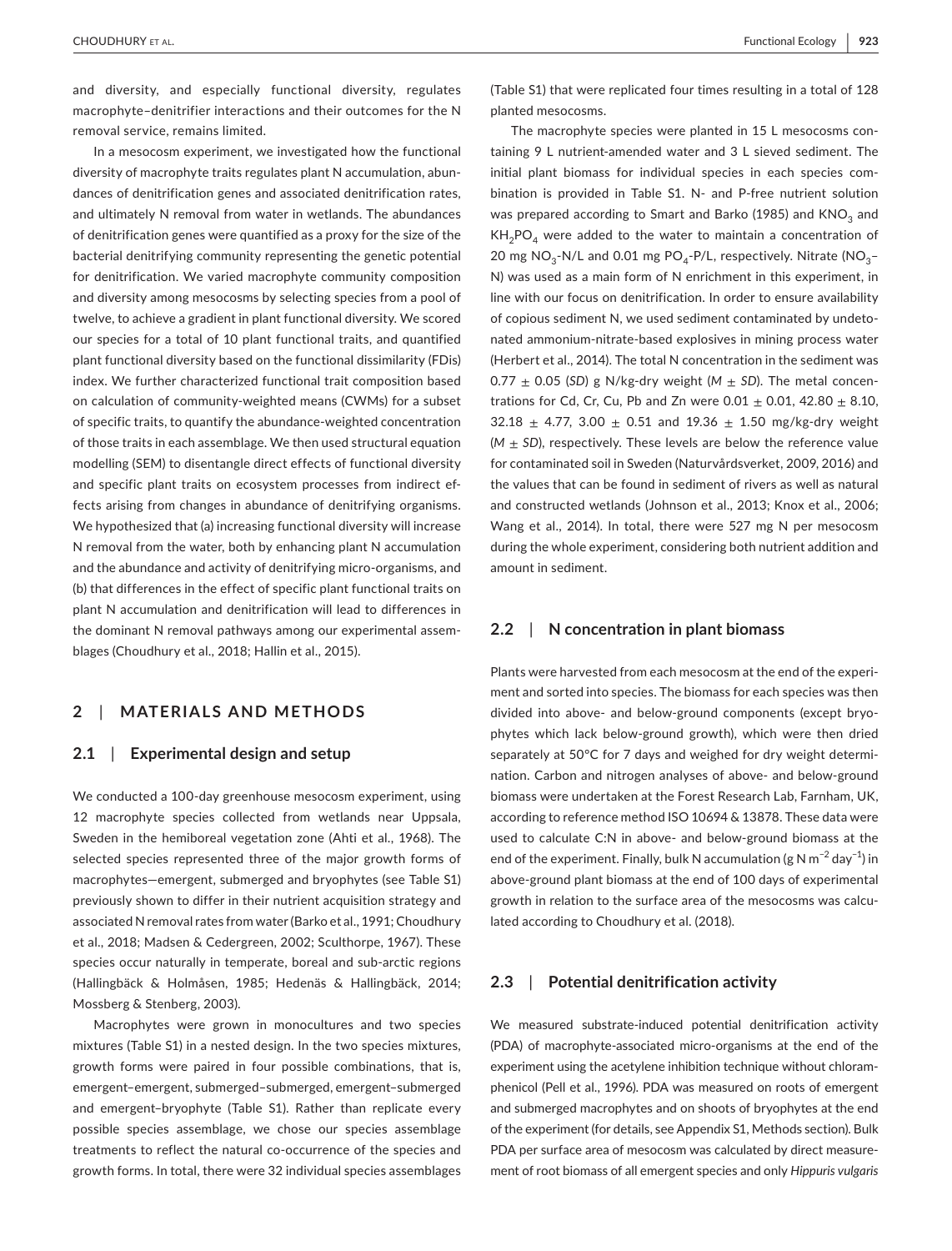for submerged species at the end of the experiment. For submerged species *Elodea canadensis*, we calculated the root dry weight biomass using the formula, root biomass =  $0.000125 + (0.1420187 \times$  shoot biomass) (Tattersdill et al., 2017) and for *Myriophyllum alterniflorum* we used the root:shoot ratio of 0.18 based on Spierenburg et al. (2010). For bryophytes and *Ceratophyllum demersum*, bulk PDA was calculated based on total shoot biomass at the end of experiment since these species do not possess root biomass.

# **2.4**  | **DNA extraction and quantitative PCR**

To quantify bacterial denitrification gene abundances associated with the roots of the emergent and submerged species and on the shoots of the bryophytes, DNA was extracted from four plants of each species in each mesocosm sampled at the end of the experiment. DNA was extracted from 0.02 to 0.06 g freeze-dried plant material using the MP Biomedical FastDNA® Spin Kit for Soil following the manufacturer's instructions. The extracted DNA was quantified using the Qubit® fluorometer (Life Technologies Corporation). Quantitative real-time PCR (qPCR) based on SYBR green detection was used to quantify the denitrification genes *nirS* and *nirK*, coding for the two different nitrite reductases in denitrification, according to Hellman et al. (2019) (for details see Appendix S1, Methods section).

# **2.5**  | **Plant functional traits and strategies related to N-cycling**

In total, 10 macrophyte traits were selected to investigate relationships between the composition and diversity of macrophyte traits and the key ecosystem processes underpinning N-cycling *viz*. plant N accumulation, potential denitrification rates, as well as the abundance of bacterial denitrification genes. The selected plant traits were as follows: (a) relative growth rate (RGR), (b) specific leaf area (SLA), (c) specific root surface area (SRSA), (d) C:N in above-ground biomass at the end of experiment, (e) C:N in below-ground biomass at the end of experiment, (f) average root diameter (RD), (g) percentage of fine roots area in relation to total root surface area, (h) allelopathic potential of species, (i) above-ground biomass at the end of experiment and (j) below-ground biomass at the end of experiment. These traits are described in full, with justification for their selection as functional traits as well as trait measurement procedures in Table S2. Besides plant traits, we also investigated Grime's CSR (C, competitive; S, stress tolerant; R, ruderal) strategies (Grime, 1974) and Ellenberg N indicator values (Ellenberg, 1974), to test their relationship with N-cycling (see Table S3 for description and justification for use).

### **2.6**  | **Trait-based measures**

We employed two indices to quantify the functional characteristics of our macrophyte assemblages, based on the plant traits described

above. First, we characterized variation in functional trait composition through quantification of community-weighted mean (CWM) trait values for each assemblage (Garnier et al., 2004). CWM was calculated using the function dbFD in the R package FD (Laliberté et al., 2015), which generates a trait matrix where traits are weighted by the abundance (measured by total end biomass of each species in this study) of all species sharing it. This matrix was then resolved using a principle component analysis (PCA) with the rda function (R package vegan; Oksanen et al., 2011) to obtain the axis (component) that explained most of the variation in functional trait composition across the assemblages. PCA analyses were conducted separately on the trait matrix of 10 selected plant traits as well as on the matrix including all traits, Grime's CSR strategies and environmental preference (i.e. Ellenberg N indicator values).

We quantified functional diversity of our macrophyte assemblages using the functional dispersion (FDis) index, available through the function dbFD in the R package FD (Laliberté et al., 2015). FDis measures functional trait distribution in the community accounting for the dissimilarity among traits where a higher value indicates a higher evenness of more dissimilar traits (Laliberté & Legendre, 2010). For each assemblage, we first obtained the centroid in the multivariate space calculated from the trait-based distance matrix where species were weighted by their abundance (measured by total end biomass of each species in this study). Then, the distance between the centroid and each species was calculated and weighted again by their abundance. FDis for each community was then calculated as the sum of these distances (Laliberté & Legendre, 2010).

# **3**  | **STATISTICAL ANALYSES**

We used SEM to disentangle direct and indirect pathways that we hypothesized would explain variability in N removal from mesocosms. SEM is used to statistically evaluate a series of dependent relationships through the analysis of covariance (Grace & Pugesek, 1997) and allows partitioning causal pathways in complex data (Grace et al., 2010). In our SEMs, we used macrophyte FDis and CWM as surrogates for functional diversity and species trait composition, respectively. We tested for the effect of macrophyte functional diversity and trait composition, fitted as exogenous variables (i.e. variables that are not affected by other variables in the model), on three endogenous variables (i.e. variables whose values are determined by one of the functional relationships in the model): total N removal in mesocosms by (a) plant N accumulation, (b) potential denitrification rates and (c) bacterial denitrification gene abundance (i.e. sum of *nirS* and *nirK* abundances). Data were log-transformed, when necessary, to meet the assumptions of normality and to avoid nonconstant error variance. SEM was conducted using the r package LAVAAN (Rosseel, 2012). Model fit was assessed using the root mean square error of approximation (RMSEA) and Chi-square goodnessof-fit index (GFI) (Grace & Pugesek, 1997; Hair et al., 2010).

Following our SEM analyses, we constructed generalized linear models (GLMs) with stepwise regression based on Akaike information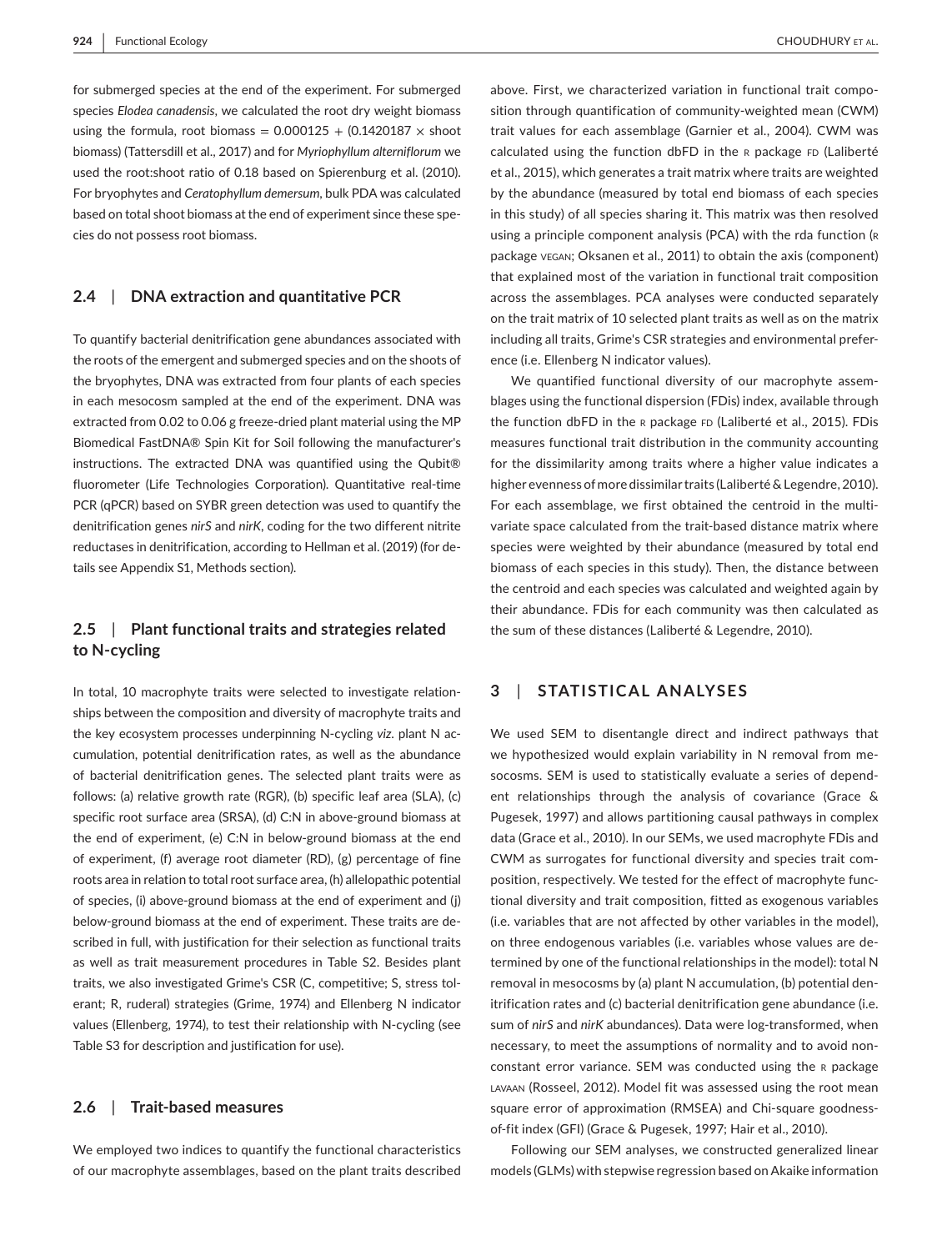criteria (AIC) (Quinn & Keough, 2002) to identify the set of plant traits that best explained plant N accumulation and denitrification rates. For plant N accumulation, initially we selected the CWM for each of the following plant traits: RGR, SLA, SRSA, above-ground biomass at the end of experiment and C:N in above-ground biomass at the end of experiment as predictor variables (see Table S2 for trait justification). For denitrification rates, we selected the CWM for each of the traits: SRSA, RD, below-ground biomass at the end of experiment, C:N in below-ground biomass at the end of experiment and allelopathic potential of species as predictor variables (see Table S2 for trait justification). Data were log-transformed, when necessary, to meet the assumptions of parametric tests. Multicollinearity among predictor variables was assessed for each model based on the variance inflation factor, which was always well below 10 (range: 1.04– 2.22), the cut-off for identifying strong autocorrelation (Quinn & Keough, 2002) (see Table S6 for correlation among statistics). GLM analyses were performed using the software IBM SPSS Statistics for Macintosh, Version 22.0 (IBM Corp).

To investigate the relative importance of potential N removal pathways in macrophyte communities with different growth form assemblages, we studied the relationship between the plant N accumulation and potential denitrification rates for all 32 species assemblages (see also Hallin et al., 2015).

# **4**  | **RESULTS**

#### **4.1**  | **Functional trait composition**

The first axis (PC1) of the principal component analysis (PCA) of the species trait matrix explained 57.5% of the variation among wetland mesocosms and was positively associated with root diameter, the presence of allelopathy and specific leaf area, and negatively associated with percentage of fine roots area, C:N in below-ground biomass at the end of experiment, below-ground biomass at the end of experiment, specific root surface area, relative growth rate, C:N in above-ground biomass at the end of experiment and aboveground biomass at the end of experiment (Figure 1). The second principal component (PC2) was positively associated with specific leaf area and negatively associated with the presence of allelopathy (Figure 1). PC2 explained 20% of the variation among the wetland mesocosms. PC1, hereafter 'functional trait composition' was used as a predictor variable in subsequent SEM. For associations between plant traits, Grime's CSR strategies and Ellenberg N indicator values, see Figure S1.

# **4.2**  | **Structural equation modelling of direct and indirect mechanisms regulating net nitrogen removal**

The SEM explained 62% of variation in total N removal from the water, with good model fit  $(y^2 = 4.03, df = 4, p = 0.401$ ; RMSEA = 0.008, *p* = 0.554) (full model output is available in Table S4). Total N removal

increased with both increasing plant N accumulation  $(r = 0.55)$  and denitrification (*r* = 0.17) (Figure 2, see Table S4). Bacterial denitrification gene abundances (sum of *nirK* and *nirS*) indirectly affected net N removal by increasing potential denitrification rates (*r* = 0.31, *p* < 0.001). Variation in functional trait composition affected both plant N accumulation (*r* = −0.41) and denitrification (*r* = −0.33) (Figure 2, see Table S4).

Increasing plant functional diversity had a positive direct effect on plant N accumulation  $(r = 0.26)$  but its effects on potential denitrification rates were not statistically supported ( $r = 0.12$ ,  $p = 0.12$ ). Finally, a positive effect of functional diversity on denitrification gene abundances was apparent  $(r = 0.20)$ . Functional diversity, trait composition and denitrification gene abundances together explained 70% of the variation in denitrification rates, while functional diversity and functional trait composition explained 72% and 91% of the variation in plant N accumulation and denitrification gene abundances, respectively (Figure 2, see Table S4).

#### **4.3**  | **Effect of individual traits on N-cycling**

The final model for plant N accumulation included the traits relative growth rate, specific leaf area and above-ground biomass at the end of experiment (adjusted  $R^2 = 0.62$ ). We found a positive association between plant N accumulation and relative growth rate, above-ground biomass and specific leaf area (Table 1). Potential denitrification rates were best explained by the root diameter and below-ground biomass at the end of experiment (adjusted  $R^2 = 0.19$ ). Denitrification rates were negatively associated with root diameter and positively associated with below-ground biomass at the end of experiment (Table 1).

## **4.4**  | **Potential N removal pathways**

The importance of denitrification and plant N accumulation for N removal differed markedly between the species assemblages (Figure 3; see Table S5). In general, monocultures of submerged macrophytes and mixed cultures of submerged–submerged macrophytes had plant uptake as the main N removal pathway (Figure 3). By contrast, in monocultures of emergent species and bryophytes, both N accumulation and denitrification were important removal pathways, though their relative importance varied among species (Figure 3; Table S5). For example, in monocultures of *Equisetum fluviatile*, denitrification was the main removal pathway, whereas N accumulation was the main removal pathway for monocultures of *Phragmites australis*. Among bryophytes, denitrification was the main pathway for *Fontinalis antipyretica* and *Leptodictyum riparium*, whereas N accumulation was the main pathway for monocultures of *Sphagnum fallax* (see Table S5). In mixed cultures, denitrification tended to be the main N removal pathway for emergent–bryophyte assemblages, while both pathways were important for emergent–emergent assemblages (Figure 3; Table S5).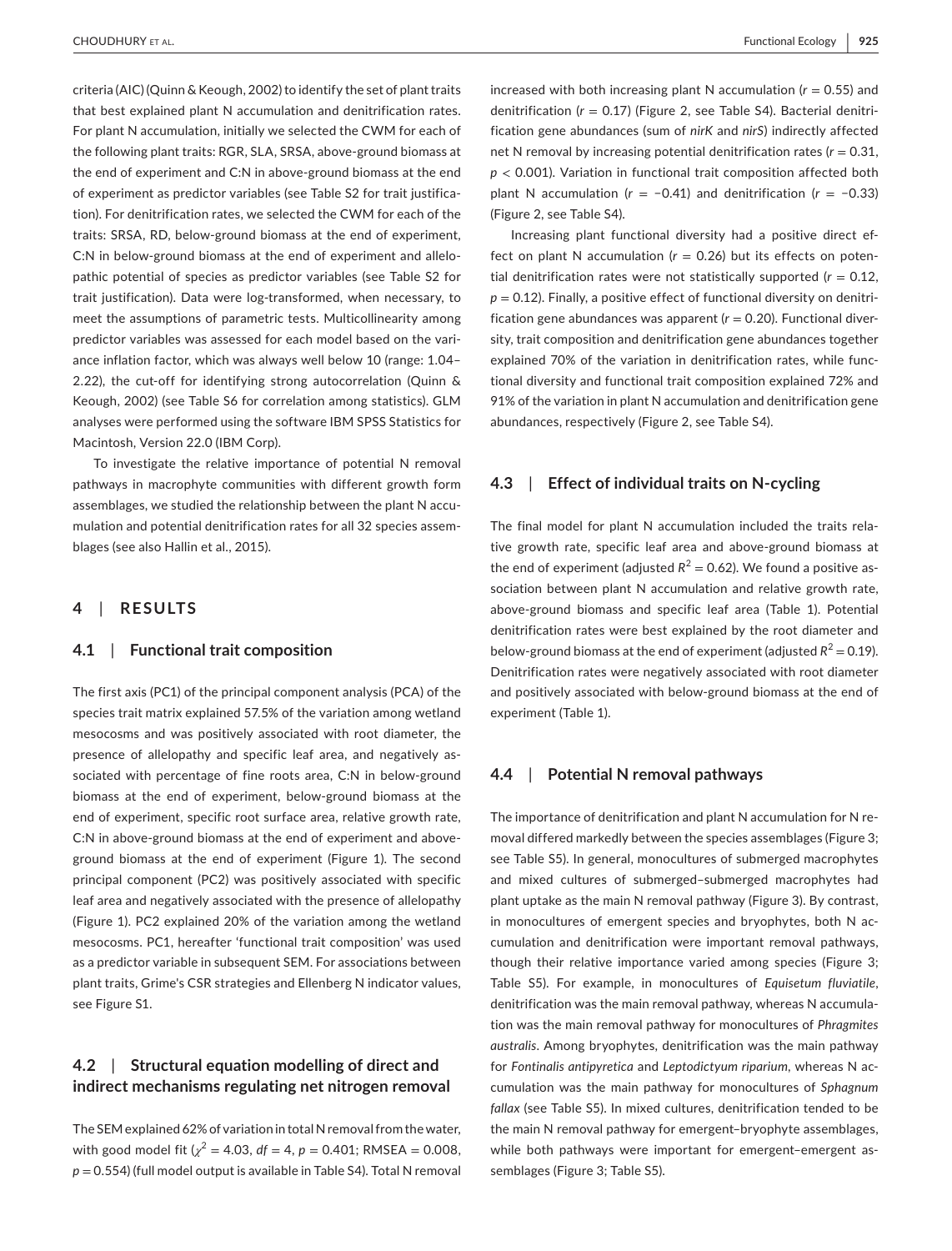

**FIGURE 1** Principal component analysis (PCA) of the functional trait composition of the macrophyte assemblages, weighted according to their relative abundance, calculated as the community-weighted mean (CWM) trait values. Dots represent individual mesocosms and arrows represent variables measured in individual mesocosms. End above and below biomass refers to above-ground and below-ground plant biomass at the end of the experiment, respectively. C:N abovebiomass and C:N below-biomass refer to C:N ratios in above- and below-ground plant biomass at the end of experiment, respectively

# **5**  | **DISCUSSION**

Our study disentangles the roles of key plant traits in macrophyte communities versus overall functional diversity for denitrification and plant N accumulation. These processes are central for water purification provided by wetlands, which together contribute to the removal of bioavailable N from wetland surface water. Influences of macrophyte traits and functional diversity on these N removal processes occurred by both direct and indirect causal pathways. For example, functional diversity had a direct positive effect on plant N accumulation, while the direct effects of increasing root diameter and allelopathy were negative. By contrast, a positive effect of functional diversity on denitrification was mediated through a positive effect on bacterial denitrification gene abundances. These findings emphasize the importance of both protecting and rehabilitating the diversity of macrophytes in wetlands, which are among the world's most threatened ecosystems (Brinson & Malvarez, 2002; Gibbs, 2000), and demonstrate the value of using information on the

composition and diversity of species traits for understanding variation in key ecosystem processes underpinning ecosystem service delivery.

In agreement with our first hypothesis, functional diversity influenced plant N accumulation and denitrification rates. We quantified functional diversity using the functional dissimilarity index, which is higher for communities characterized by a more even distribution of dissimilar functional traits (Laliberte & Legendre, 2010). This is expected to increase the potential for complementary interactions within the community to influence ecosystem functioning (Gessner et al., 2010; McKie et al., 2008), with both complementary resource use and/or facilitation, known to favour higher ecosystem process rates, including plant N accumulation (Frainer et al., 2014; Hillebrand & Matthiessen, 2009). Complementarity in plant nutrient uptake and in total N removal from wetland surface water has been observed previously in wetland studies, but primarily in the assemblages combining emergent macrophytes and bryophytes that differ in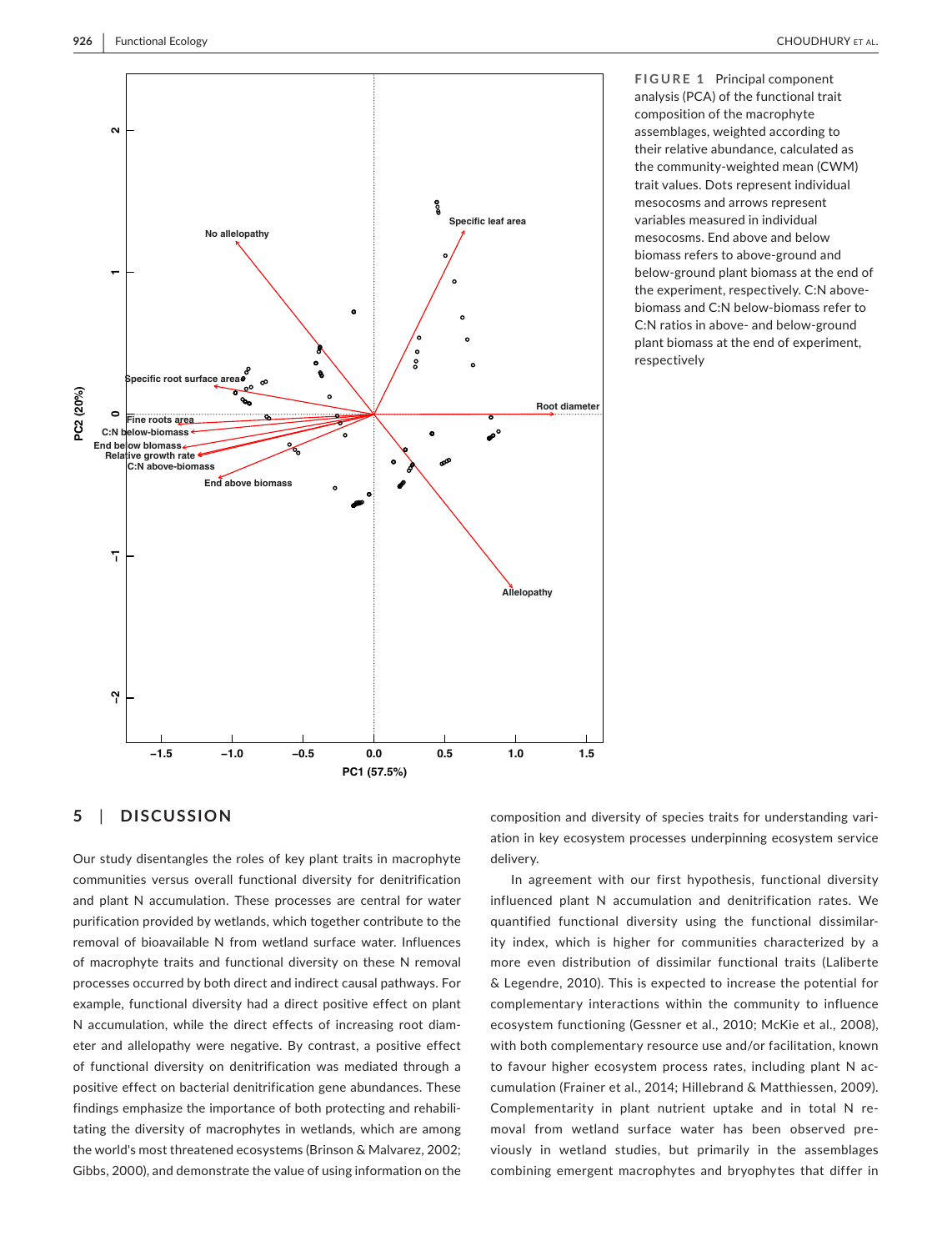**FIGURE 2** Structural equation modelling (SEM) of total nitrogen (N) removal from wetland mesocosms. Solid lines indicate significant (*p* < 0.05) positive and negative relationships, respectively, while dashed lines indicate non-significant (*p* > 0.05) relationships. Standardized correlation coefficients are shown in boxes. The variation explained by response variable is denoted as r<sup>2</sup> in parentheses (Org-N = Organic nitrogen). The community-weighted mean values of traits are based on Principal component 1 (PC1) of the studied functional traits (Figure 1)



| TABLE 1 The best fit generalized linear model (GLM) explaining variation in the plant N accumulation and potential denitrification rates |
|------------------------------------------------------------------------------------------------------------------------------------------|
| (PDA) as selected by stepwise regression (RD, root diameter; RGR, relative growth rate; SLA, specific leaf area)                         |

| Response                        | Predictor            | <b>Standardized</b><br>coefficients $(\beta)$ |         | <i>p</i> -value | <b>Partial</b><br>correlation |
|---------------------------------|----------------------|-----------------------------------------------|---------|-----------------|-------------------------------|
| Plant N accumulation            | <b>RGR</b>           | 0.57                                          | 6.92    | 0.000           | 0.53                          |
|                                 | <b>SLA</b>           | 0.34                                          | 5.72    | 0.000           | 0.46                          |
|                                 | Above-ground biomass | 0.36                                          | 4.54    | 0.000           | 0.38                          |
| Potential denitrification rates | <b>RD</b>            | $-0.19$                                       | $-2.36$ | 0.020           | $-0.20$                       |
|                                 | Below-ground biomass | 0.36                                          | 4.41    | 0.000           | 0.37                          |

nutrient acquisition strategy and niche requirements for nutrients (Choudhury et al., 2018; Hallin et al., 2015). In the present study, we further observed that functional diversity had a direct positive influence on bacterial denitrification gene abundances.

This increase in denitrifier abundances in turn drove an increase in denitrification rates. Previous studies have focused on the direct relationships between ecosystem processes and functional diversity within an organism guild (Frainer & McKie, 2015). Our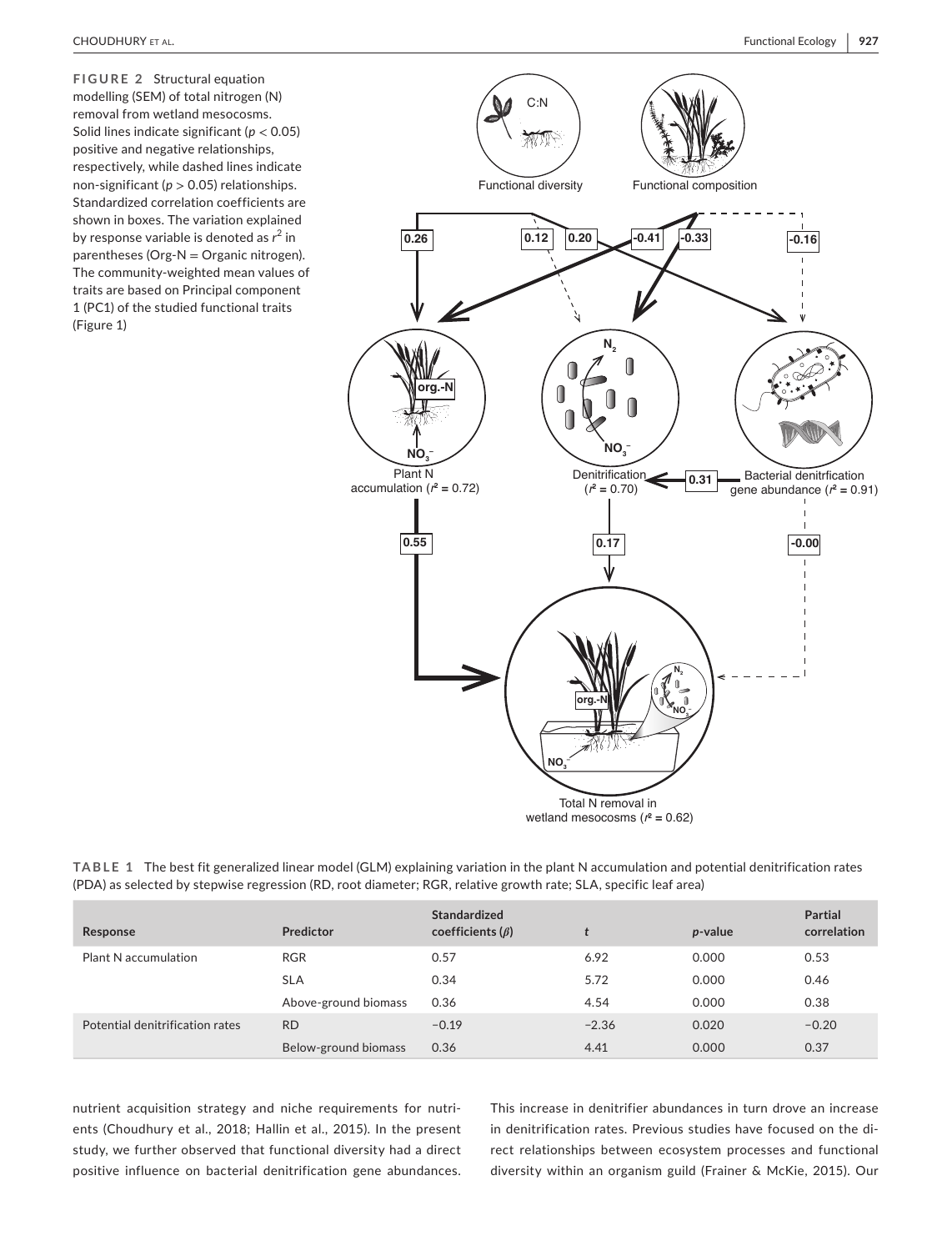

**FIGURE 3** Relationship between the two studied potential nitrogen (N) removal pathways, viz. plant N accumulation and potential denitrification rates (PDA) in the wetlands planted with different growth form combinations of macrophytes. Values above the 1:1 line indicate domination of denitrification, whereas values below the line indicate plant N accumulation as potential N removal pathway

findings thus demonstrate that increasing functional diversity in one organism group can influence abundance of another organism group (sensu Eviner & Chapin, 2003), in our case denitrification gene abundances, which had a knock on effect on ecosystem processes including potential denitrification rates.

In addition to functional diversity per se, ecosystem process rates can be strongly regulated by variation in the dominance of particular traits, as characterized by our abundance-weighted measure of functional trait composition (Mokany et al., 2008). In our experiment, plant N accumulation and denitrification rates were regulated by similar suites of plant traits (Figure 1, PC1), although the specific traits which best predicted each ecosystem processes differed (Table 1). Macrophyte communities dominated by a high specific root surface area, fine roots and high relative growth rates also had higher plant N accumulation. Plants with high specific root surface area are typically associated with high nutrient uptake rates, high relative growth rate and high proportion of fine root biomass in terrestrial ecosystems (Cornelissen et al., 2003), and our results similarly indicate that these traits might enhance N accumulation by macrophytes in wetlands. Also in agreement with our results, de Vries and Bardgett (2016) found that higher abundance of grassland species with specific leaf surface area (i.e. high community-weighted mean of specific leaf area) significantly explained N uptake by grasses and herbs. Both terrestrial and aquatic plants have been shown to increase N uptake and/or tissue N concentration and net dry mass production with increasing relative growth rate and specific leaf area, which in turn might also influence above-ground biomass production (Güsewell, 2004; Jampeetong et al., 2012; Osone et al., 2008).

The lower N accumulation observed in macrophyte communities characterized by allelopathy and high affinity for N, that is, high Ellenberg N indicator values (Figures 1 and 2; Figure S1), might be due to strong interspecific competition for N by species with these traits, resulting in reduced plant N accumulation and suppressing growth of macrophytes (Gopal & Goel, 1993; Güsewell, 2004).

Below-ground plant traits, that is, root traits and submerged biomass (in case of bryophytes) were the best predictors of denitrification (Table 1). Macrophyte assemblages dominated by species with high specific root surface area (e.g. emergent macrophyte species of *Carex rostrata*, *E. fluviatile*) and high root/submerged biomass at the end of the experiment (e.g. the vascular plant *C. rostrata* and bryophyte species of *F. antipyretica*) resulted in increased denitrification rates. Higher below-ground biomass indicates high root biomass and root surface area, which should generally enhance both surface area and labile dissolved organic carbon (DOC) supply for microbial growth and activity (Hunter et al., 2014; Yang & Crowley, 2000). In a previous study, it was found that bryophyte *Drepanocladus fluitans* can support higher denitrification gene abundances and 2–3 times higher shoot- or thallus-associated potential denitrification rates compared to the roots of emergent macrophytes. This can be attributed to the high specific surface area and labile DOC provided by bryophyte shoots or thallus biomass for bacterial growth and activity, compared with the thicker roots and lower surface area to volume ratio of many emergent macrophytes (Hallin et al., 2015; Turetsky, 2003). Future research should focus on whether other mixtures of bryophyte species as well as submerged leaves of other non-bryophyte macrophytes, particularly those with finer leaf structures, are also associated with significant denitrification. Most intriguingly, macrophyte communities with a higher abundance of plants with allelopathy and high affinity for N showed reduced denitrification rates (Figures 1 and 2; Figure S1). This might reflect competition between plants and denitrifying microbes for N within these macrophyte communities, as previously observed among terrestrial plants (Moreau et al., 2015). Such competition, possibly together with the potential effects of plant secondary metabolites or root exudates associated with allelopathic effects, appears to have negative consequences for denitrifying bacterial activity. In contrast to denitrification rates, the dominant traits in our macrophyte communities did not influence denitrification gene abundances, which were regulated by functional diversity per se. Therefore, it is unlikely that both functional trait diversity and functional trait composition are equal in their influence on the ecosystem processes of plant N accumulation and denitrification (Mokany et al., 2008).

# **6**  | **CONCLUSIONS**

Our results demonstrate that not only the presence of particular plant traits but also the overall functional diversity of those traits are important for removal of N from surface water in wetlands. This reflects both direct and indirect influence on plant N accumulation, and on the abundance and activity of denitrifying bacteria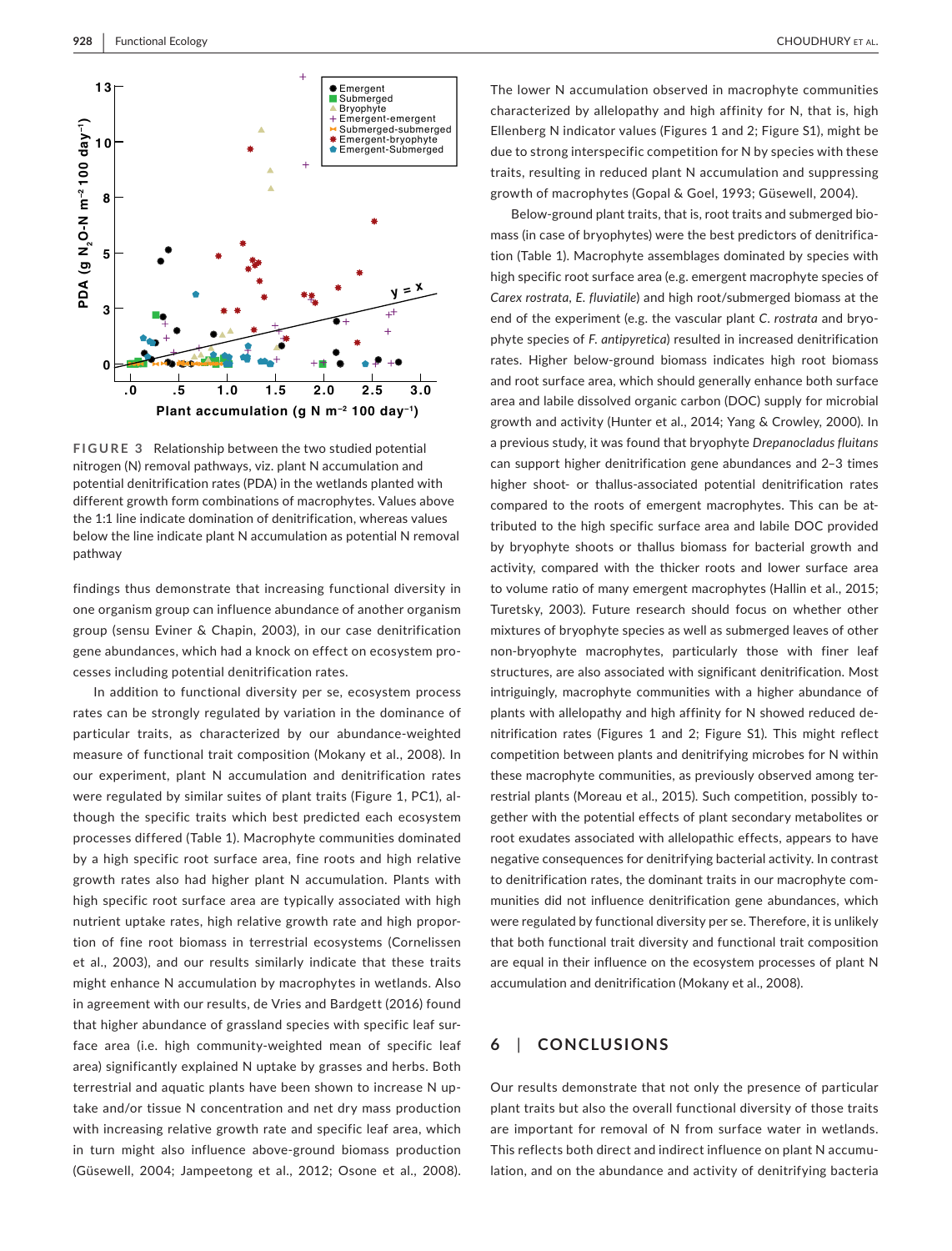CHOUDHURY et al. Functional Ecology**| 929**

associated with roots of emergent and submerged macrophytes and on shoots or thallus of bryophytes. In our study, the identity of dominant traits in macrophyte communities had both positive and negative outcomes for ecosystem processes depending on the role of specific traits on measured ecosystem processes, *viz*. plant N accumulation and denitrification. Previously, we demonstrated that macrophyte growth form combinations can guide selection of optimal macrophyte assemblages for N removal from wetlands (Choudhury et al., 2018; Hallin et al., 2015). The current study extends these findings by identifying not only specific plant traits that either enhance or suppress specific N removal pathways, but also quantifying the role of functional diversity per se. Individual plant traits, functional composition (and the dominance of certain plant traits in particular) and their interactions (e.g. direct and indirect competition) were shown to have an important role for N removal in wetlands dominated by macrophytes. These findings have broad ecological implications for management of freshwater habitats targeting enhanced ecosystem services by increasing functional diversity of relevant traits in macrophyte assemblages. In particular, our results demonstrate the potential for identifying macrophyte species and species combinations based on their traits for use in constructed wetlands that support not only plant N accumulation but also denitrification. Our study emphasizes the need for the preservation of a high level of functional diversity in macrophyte communities in wetlands to support efficient N removal.

#### **ACKNOWLEDGEMENTS**

This study was financed by VINNOVA (The Swedish Innovation Agency), LKAB and Boliden Minerals AB through the project 'miNing' (grant numbers: 2013-03325 and 2014-01134). We thank Joel Segersten and Maria Hellman for field and laboratory work.

#### **CONFLICT OF INTEREST**

The authors have no relevant financial or non-financial conflict of interests to disclose.

### **AUTHORS' CONTRIBUTIONS**

M.I.C., F.E., S.H. and B.G.M. conceived the ideas and designed the methodology; M.I.C., V.H. and J.J. performed the experiment and laboratory analyses and collected the data; M.I.C., B.G.M. and A.F. analysed the data; M.I.C., F.E., S.H. and B.G.M. led the writing of the manuscript. All authors contributed critically to the drafts and gave final approval for publication.

#### **DATA AVAILABILITY STATEMENT**

Data are available from the Dryad Digital Repository [https://doi.](https://doi.org/10.5061/dryad.rbnzs7hcm) [org/10.5061/dryad.rbnzs7hcm](https://doi.org/10.5061/dryad.rbnzs7hcm) (Choudhury et al., 2021).

#### **ORCID**

*Maidul I. Choudhur[y](https://orcid.org/0000-0002-2321-4058)* <https://orcid.org/0000-0002-2321-4058> *Jaanis Juhanson* <https://orcid.org/0000-0003-3799-2819> *Brendan G. McKi[e](https://orcid.org/0000-0002-1796-9497)* <https://orcid.org/0000-0002-1796-9497>

#### **REFERENCES**

- Ahti, T., Hämet-Ahti, L., & Jalas, J. (1968). Vegetation zones and their sections in northwestern Europe. *Annales Botanici Fennici*, *5*(3), 169–211.
- Barko, J. W., Gunnison, D., & Carpenter, S. R. (1991). Sediment interactions with submersed macrophyte growth and community dynamics. *Aquatic Botany*, *41*(1–3), 41–65. [https://doi.](https://doi.org/10.1016/0304-3770(91)90038-7) [org/10.1016/0304-3770\(91\)90038-7](https://doi.org/10.1016/0304-3770(91)90038-7)
- Billen, G., Garnier, J., & Lassaletta, L. (2013). The nitrogen cascade from agricultural soils to the sea: Modelling nitrogen transfers at regional watershed and global scales. *Philosophical Transactions of the Royal Society B-Biological Sciences*, *368*(1621), 20130123. [https://doi.](https://doi.org/10.1098/rstb.2013.0123) [org/10.1098/rstb.2013.0123](https://doi.org/10.1098/rstb.2013.0123)
- Brinson, M. M., & Malvarez, A. I. (2002). Temperate freshwater wetlands: Types, status, and threats. *Environmental Conservation*, *29*(2), 115– 133. <https://doi.org/10.1017/S0376892902000085>
- Cadotte, M. W. (2017). Functional traits explain ecosystem function through opposing mechanisms. *Ecology Letters*, *20*(8), 989–996. <https://doi.org/10.1111/ele.12796>
- Cantarel, A. A. M., Pommier, T., Desclos-Theveniau, M., Diquelou, S., Dumont, M., Grassein, F., Kastl, E. M., Grigulis, K., Laine, P., Lavorel, S., Lemauviel-Lavenant, S., Personeni, E., Schloter, M., & Poly, F. (2015). Using plant traits to explain plant-microbe relationships involved in nitrogen acquisition. *Ecology*, *96*(3), 788–799. [https://doi.](https://doi.org/10.1890/13-2107.1) [org/10.1890/13-2107.1](https://doi.org/10.1890/13-2107.1)
- Choudhury, M. I., Hallin, S., Ecke, F., Hubalek, V., Juhanson, J., Frainer, A., & McKie, B. G. (2021). Disentangling the roles of plant functional diversity and plaint traits in regulating plant nitrogen accumulation and denitrification in freshwaters. *Dryad Digital Repository*, [https://](https://doi.org/10.5061/dryad.rbnzs7hcm) [doi.org/10.5061/dryad.rbnzs7hcm](https://doi.org/10.5061/dryad.rbnzs7hcm)
- Choudhury, M. I., McKie, B. G., Hallin, S., & Ecke, F. (2018). Mixtures of macrophyte growth forms promote nitrogen cycling in wetlands. *Science of the Total Environment*, *635*, 1436–1443. [https://doi.](https://doi.org/10.1016/j.scitotenv.2018.04.193) [org/10.1016/j.scitotenv.2018.04.193](https://doi.org/10.1016/j.scitotenv.2018.04.193)
- Cornelissen, J. H. C., Lavorel, S., Garnier, E., Diaz, S., Buchmann, N., Gurvich, D. E., Reich, P. B., ter Steege, H., Morgan, H. D., van der Heijden, M. G. A., Pausas, J. G., & Poorter, H. (2003). A handbook of protocols for standardised and easy measurement of plant functional traits worldwide. *Australian Journal of Botany*, *51*(4), 335–380. <https://doi.org/10.1071/BT02124>
- Craine, J. M., Tilman, D., Wedin, D., Reich, P., Tjoelker, M., & Knops, J. (2002). Functional traits, productivity and effects on nitrogen cycling of 33 grassland species. *Functional Ecology*, *16*(5), 563–574. <https://doi.org/10.1046/j.1365-2435.2002.00660.x>
- de Bello, F., Lavorel, S., Díaz, S., Harrington, R., Cornelissen, J. H. C., Bardgett, R. D., Berg, M. P., Cipriotti, P., Feld, C. K., Hering, D., da Silva, P. M., Potts, S. G., Sandin, L., Sousa, J. P., Storkey, J., Wardle, D. A., & Harrison, P. A. (2010). Towards an assessment of multiple ecosystem processes and services via functional traits. *Biodiversity and Conservation*, *19*(10), 2873–2893. [https://doi.org/10.1007/](https://doi.org/10.1007/s10531-010-9850-9) [s10531-010-9850-9](https://doi.org/10.1007/s10531-010-9850-9)
- De Deyn, G. B., Quirk, H., & Bardgett, R. D. (2011). Plant species richness, identity and productivity differentially influence key groups of microbes in grassland soils of contrasting fertility. *Biology Letters*, *7*(1), 75–78. <https://doi.org/10.1098/rsbl.2010.0575>
- De Deyn, G. B., Quirk, H., Yi, Z., Oakley, S., Ostle, N. J., & Bardgett, R. D. (2009). Vegetation composition promotes carbon and nitrogen storage in model grassland communities of contrasting soil fertility. *Journal of Ecology*, *97*(5), 864–875. [https://doi.](https://doi.org/10.1111/j.1365-2745.2009.01536.x) [org/10.1111/j.1365-2745.2009.01536.x](https://doi.org/10.1111/j.1365-2745.2009.01536.x)
- De Deyn, G. B., Raaijmakers, C. E., van Ruijven, J., Berendse, F., & van der Putten, W. H. (2004). Plant species identity and diversity effects on different trophic levels of nematodes in the soil food web. *Oikos*, *106*(3), 576–586. [https://doi.](https://doi.org/10.1111/j.0030-1299.2004.13265.x) [org/10.1111/j.0030-1299.2004.13265.x](https://doi.org/10.1111/j.0030-1299.2004.13265.x)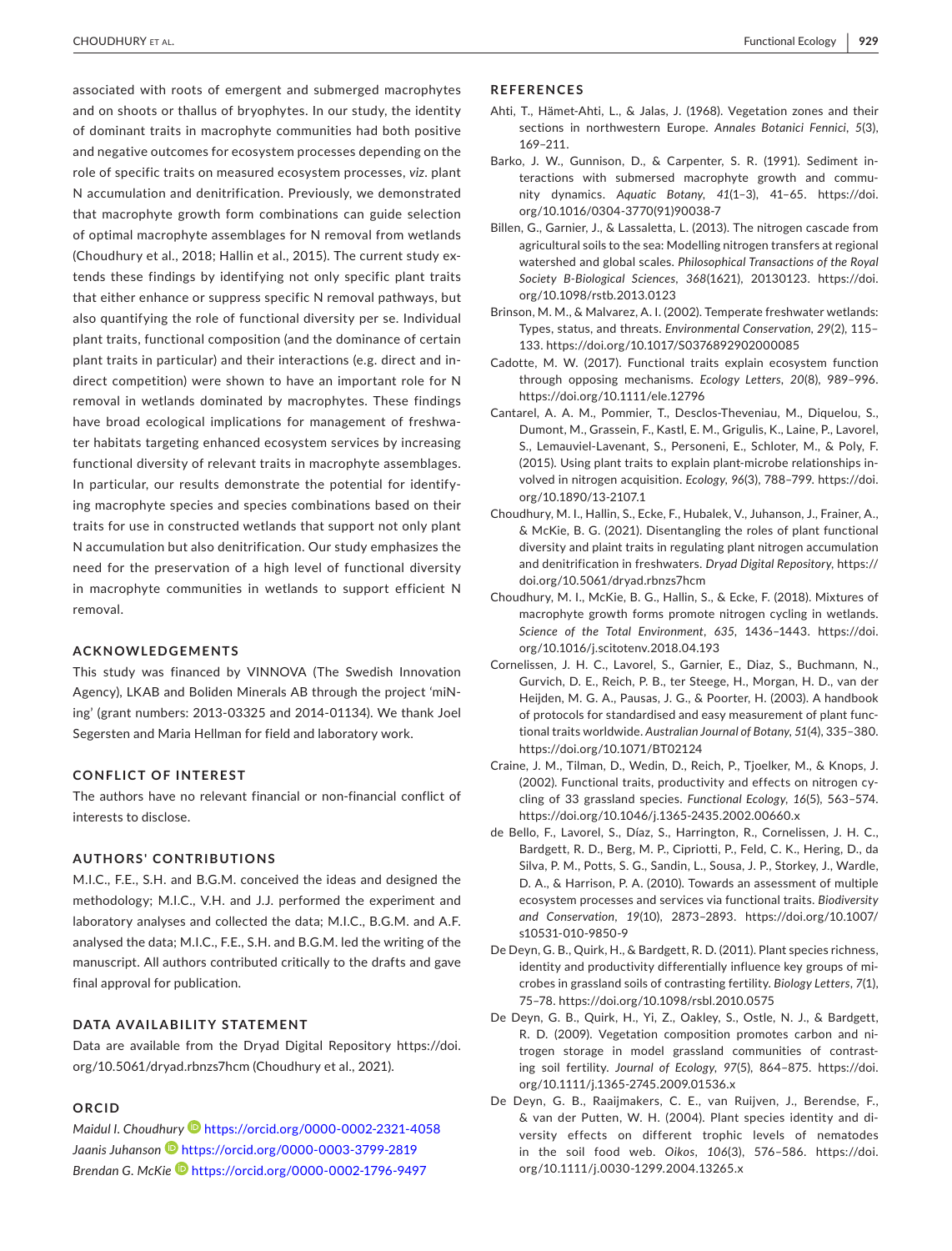- de Vries, F. T., & Bardgett, R. D. (2016). Plant community controls on short-term ecosystem nitrogen retention. *New Phytologist*, *210*(3), 861–874. <https://doi.org/10.1111/nph.13832>
- Díaz, S., & Cabido, M. (2001). Vive la différence: Plant functional diversity matters to ecosystem processes. *Trends in Ecology & Evolution*, *16*(11), 646–655. [https://doi.org/10.1016/S0169](https://doi.org/10.1016/S0169-5347(01)02283-2) [-5347\(01\)02283-2](https://doi.org/10.1016/S0169-5347(01)02283-2)
- Díaz, S., Lavorel, S., de Bello, F., Quetier, F., Grigulis, K., & Robson, M. (2007). Incorporating plant functional diversity effects in ecosystem service assessments. *Proceedings of the National Academy of Sciences of the United States of America*, *104*(52), 20684–20689. <https://doi.org/10.1073/pnas.0704716104>
- Eisenhauer, N., Beßler, H., Engels, C., Gleixner, G., Habekost, M., Milcu, A., Partsch, S., Sabais, A. C. W., Scherber, C., Steinbeiss, S., Weigelt, A., Weisser, W. W., & Scheu, S. (2010). Plant diversity effects on soil microorganisms support the singular hypothesis. *Ecology*, *91*(2), 485–496.<https://doi.org/10.1890/08-2338.1>
- Ellenberg, H. (1974). Zeigerwerte der gefässpflanzen mitteleuropas. *Scripta Geobotanica*, *9*, 1–97.
- Eviner, V. T., & Chapin, F. S. (2003). Functional matrix: A conceptual framework for predicting multiple plant effects on ecosystem processes. *Annual Review of Ecology Evolution and Systematics*, *34*, 455–485. [https://doi.org/10.1146/annurev.ecols](https://doi.org/10.1146/annurev.ecolsys.34.011802.132342) [ys.34.011802.132342](https://doi.org/10.1146/annurev.ecolsys.34.011802.132342)
- Fornara, D. A., & Tilman, D. (2008). Plant functional composition influences rates of soil carbon and nitrogen accumulation. *Journal of Ecology*, *96*(2), 314–322. [https://doi.org/10.1111/j.1365-2745.](https://doi.org/10.1111/j.1365-2745.2007.01345.x) [2007.01345.x](https://doi.org/10.1111/j.1365-2745.2007.01345.x)
- Frainer, A., & McKie, B. G. (2015). Shifts in the diversity and composition of consumer traits constrain the effects of land use on stream ecosystem functioning. *Advances in Ecological Research*, *52*, 169–200.
- Frainer, A., McKie, B. G., & Malmqvist, B. (2014). When does diversity matter? Species functional diversity and ecosystem functioning across habitats and seasons in a field experiment. *Journal of Animal Ecology*, *83*(2), 460–469. [https://doi.](https://doi.org/10.1111/1365-2656.12142) [org/10.1111/1365-2656.12142](https://doi.org/10.1111/1365-2656.12142)
- Gagnon, V., Chazarenc, F., Comeau, Y., & Brisson, J. (2007). Influence of macrophyte species on microbial density and activity in constructed wetlands. *Water Science and Technology*, *56*(3), 249–254. <https://doi.org/10.2166/wst.2007.510>
- Garnier, E., Cortez, J., Billes, G., Navas, M. L., Roumet, C., Debussche, M., Laurent, G., Blanchard, A., Aubry, D., Bellmann, A., Neill, C., & Toussaint, J. P. (2004). Plant functional markers capture ecosystem properties during secondary succession. *Ecology*, *85*(9), 2630–2637. <https://doi.org/10.1890/03-0799>
- Gessner, M. O., Swan, C. M., Dang, C. K., Mckie, B. G., Bardgett, R. D., Wall, D. H., & Hattenschwiler, S. (2010). Diversity meets decomposition. *Trends in Ecology & Evolution*, *25*(6), 372–380. [https://doi.](https://doi.org/10.1016/j.tree.2010.01.010) [org/10.1016/j.tree.2010.01.010](https://doi.org/10.1016/j.tree.2010.01.010)
- Gibbs, J. P. (2000). Wetland loss and biodiversity conservation. *Conservation Biology*, *14*(1), 314–317. [https://doi.](https://doi.org/10.1046/j.1523-1739.2000.98608.x) [org/10.1046/j.1523-1739.2000.98608.x](https://doi.org/10.1046/j.1523-1739.2000.98608.x)
- Gopal, B., & Goel, U. (1993). Competition and allelopathy in aquatic plant-communities. *Botanical Review*, *59*(3), 155–210. [https://doi.](https://doi.org/10.1007/BF02856599) [org/10.1007/BF02856599](https://doi.org/10.1007/BF02856599)
- Grace, J. B., Anderson, T. M., Olff, H., & Scheiner, S. M. (2010). On the specification of structural equation models for ecological systems. *Ecological Monographs*, *80*(1), 67–87. [https://doi.](https://doi.org/10.1890/09-0464.1) [org/10.1890/09-0464.1](https://doi.org/10.1890/09-0464.1)
- Grace, J. B., & Pugesek, B. H. (1997). A structural equation model of plant species richness and its application to a coastal wetland. *The American Naturalist*, *149*(3), 436–460. [https://doi.](https://doi.org/10.1086/285999) [org/10.1086/285999](https://doi.org/10.1086/285999)
- Grime, J. P. (1974). Vegetation classification by reference to strategies. *Nature*, *250*(5461), 26–31. <https://doi.org/10.1038/250026a0>
- Güsewell, S. (2004). N:P ratios in terrestrial plants: Variation and functional significance. *New Phytologist*, *164*(2), 243–266. [https://doi.](https://doi.org/10.1111/j.1469-8137.2004.01192.x) [org/10.1111/j.1469-8137.2004.01192.x](https://doi.org/10.1111/j.1469-8137.2004.01192.x)
- Hair, J. F. J., Black, W. C., Babin, B. J., & Anderson, R. E. (2010). *Multivariate data analysis: A global perspective* (7th ed.). Pearson Education.
- Hallin, S., Hellman, M., Choudhury, M. I., & Ecke, F. (2015). Relative importance of plant uptake and plant associated denitrification for removal of nitrogen from mine drainage in sub-arctic wetlands. *Water Research*, *85*, 377–383.
- Hallingbäck, T., & Holmåsen, I. (1985). *Mossoren fälthandbok* (2nd ed.). Interpublishing AB.
- Harrison, K. A., & Bardgett, R. D. (2010). Influence of plant species and soil conditions on plant-soil feedback in mixed grassland communities. *Journal of Ecology*, *98*(2), 384–395. [https://doi.](https://doi.org/10.1111/j.1365-2745.2009.01614.x) [org/10.1111/j.1365-2745.2009.01614.x](https://doi.org/10.1111/j.1365-2745.2009.01614.x)
- Hedenäs, L., & Hallingbäck, T. (2014). Bladmossor: Skirmossorbaronmossor. Bryophyta: Hookeria-Anomodon. In: *Nationalnyckeln till Sveriges flora och fauna* (Vol. *AJ 37–57*, pp. 64–100). ArtDatabanken, SLU.
- Hellman, M., Bonilla-Rosso, G., Widerlund, A., Juhanson, J., & Hallin, S. (2019). External carbon addition for enhancing denitrification modifies bacterial community composition and affects  $CH<sub>A</sub>$  and N<sub>2</sub>O production in sub-arctic mining pond sediments. *Water Research*, *158*, 22–33. <https://doi.org/10.1016/j.watres.2019.04.007>
- Herbert, R. B., Winbjork, H., Hellman, M., & Hallin, S. (2014). Nitrogen removal and spatial distribution of denitrifier and anammox communities in a bioreactor for mine drainage treatment. *Water Research*, *66*, 350–360.
- Hillebrand, H., & Matthiessen, B. (2009). Biodiversity in a complex world: Consolidation and progress in functional biodiversity research. *Ecology Letters*, *12*(12), 1405–1419. [https://doi.](https://doi.org/10.1111/j.1461-0248.2009.01388.x) [org/10.1111/j.1461-0248.2009.01388.x](https://doi.org/10.1111/j.1461-0248.2009.01388.x)
- Hu, L., Robert, C. A. M., Cadot, S., Zhang, X., Ye, M., Li, B., Manzo, D., Chervet, N., Steinger, T., van der Heijden, M. G. A., Schlaeppi, K., & Erb, M. (2018). Root exudate metabolites drive plant-soil feedbacks on growth and defense by shaping the rhizosphere microbiota. *Nature Communications*, *9*(1), 2738. [https://doi.org/10.1038/s4146](https://doi.org/10.1038/s41467-018-05122-7) [7-018-05122-7](https://doi.org/10.1038/s41467-018-05122-7)
- Hunter, P. J., Teakle, G. R., & Bending, G. D. (2014). Root traits and microbial community interactions in relation to phosphorus availability and acquisition, with particular reference to Brassica. *Frontiers in Plant Science*, *5*, 27. <https://doi.org/10.3389/fpls.2014.00027>
- Jampeetong, A., Brix, H., & Kantawanichkul, S. (2012). Effects of inorganic nitrogen forms on growth, morphology, nitrogen uptake capacity and nutrient allocation of four tropical aquatic macrophytes (*Salvinia cucullata*, *Ipomoea aquatica*, *Cyperus involucratus* and *Vetiveria zizanioides*). *Aquatic Botany*, *97*(1), 10–16. [https://doi.](https://doi.org/10.1016/j.aquabot.2011.10.004) [org/10.1016/j.aquabot.2011.10.004](https://doi.org/10.1016/j.aquabot.2011.10.004)
- Johnson, A., Friese, M., Coots, R., Roland, J., Dowling, B., & Gruenenfelder, C. (2013). *Metals concentrations in sediments of lakes and wetlands in the upper Columbia river wa- tershed: Lead, zinc, arsenic, cadmium, antimony, and mercury*. Publication No. 13–03-012, Environmental Assessment Program, P.O. Box 47600, Olympia, WA 98504–7600. Retrieved from [https://fortress.wa.gov/ecy/publications/Summa](https://fortress.wa.gov/ecy/publications/SummaryPages/1303012.html) [ryPages/1303012.html](https://fortress.wa.gov/ecy/publications/SummaryPages/1303012.html)
- Jordan, S. J., Stoffer, J., & Nestlerode, J. A. (2011). Wetlands as sinks for reactive nitrogen at continental and global scales: A meta-analysis. *Ecosystems*, *14*(1), 144–155. [https://doi.org/10.1007/s1002](https://doi.org/10.1007/s10021-010-9400-z) [1-010-9400-z](https://doi.org/10.1007/s10021-010-9400-z)
- Kareiva, P., Watts, S., McDonald, R., & Boucher, T. (2007). Domesticated nature: Shaping landscapes and ecosystems for human welfare. *Science*, *316*(5833), 1866–1869. [https://doi.org/10.1126/scien](https://doi.org/10.1126/science.1140170) [ce.1140170](https://doi.org/10.1126/science.1140170)
- Knox, A. S., Paller, M. H., Nelson, E. A., Specht, W. L., Halverson, N. V., & Gladden, J. B. (2006). Metal distribution and stability in constructed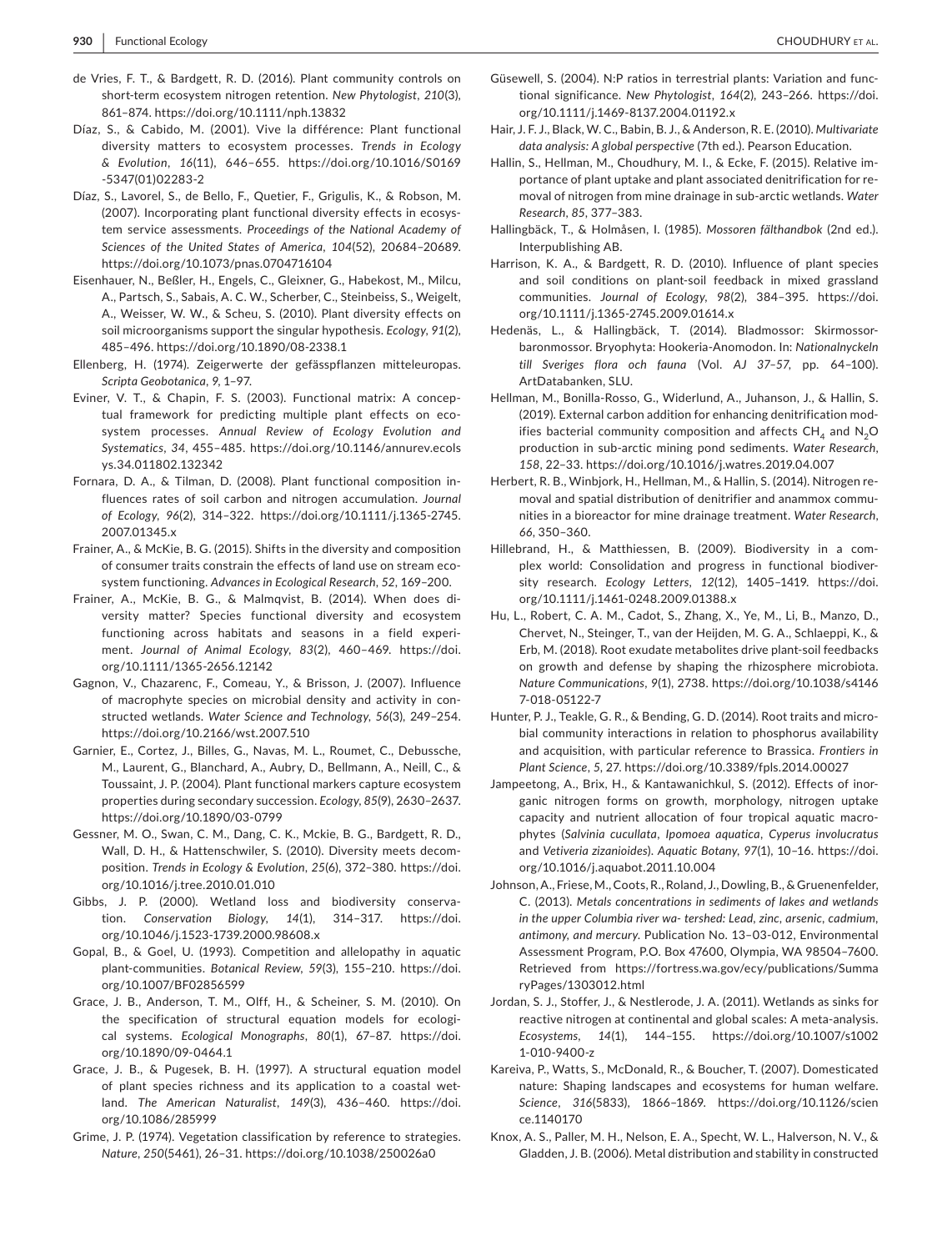wetland sediment. *Journal of Environmental Quality*, *35*(5), 1948– 1959. <https://doi.org/10.2134/jeq2006.0017>

- Kremen, C. (2005). Managing ecosystem services: What do we need to know about their ecology? *Ecology Letters*, *8*(5), 468–479.
- Laliberte, E., & Legendre, P. (2010). A distance-based framework for measuring functional diversity from multiple traits. *Ecology*, *91*(1), 299–305.<https://doi.org/10.1890/08-2244.1>
- Laliberté, E., & Legendre, P. (2010). A distance-based framework for measuring functional diversity from multiple traits. *Ecology*, *91*(1), 299–305.<https://doi.org/10.1890/08-2244.1>
- Laliberté, E., Legendre, P., & Shipley, B. (2015). *FD: Measuring functional diversity (FD) from multiple traits, and other tools for functional ecology*. [Computer Program]. R package version: 1.0–12.
- Lavorel, S., Grigulis, K., Lamarque, P., Colace, M. P., Garden, D., Girel, J., Pellet, G., & Douzet, R. (2011). Using plant functional traits to understand the landscape distribution of multiple ecosystem services. *Journal of Ecology*, *99*(1), 135–147. [https://doi.](https://doi.org/10.1111/j.1365-2745.2010.01753.x) [org/10.1111/j.1365-2745.2010.01753.x](https://doi.org/10.1111/j.1365-2745.2010.01753.x)
- Legay, N., Baxendale, C., Grigulis, K., Krainer, U., Kastl, E., Schloter, M., Bardgett, R. D., Arnoldi, C., Bahn, M., Dumont, M., Poly, F., Pommier, T., Clement, J. C., & Lavorel, S. (2014). Contribution of above- and below-ground plant traits to the structure and function of grassland soil microbial communities. *Annals of Botany*, *114*(5), 1011–1021.<https://doi.org/10.1093/aob/mcu169>
- Loreau, M., & Hector, A. (2001). Partitioning selection and complementarity in biodiversity experiments. *Nature*, *412*(6842), 72–76. <https://doi.org/10.1038/35083573>
- Madsen, T. V., & Cedergreen, N. (2002). Sources of nutrients to rooted submerged macrophytes growing in a nutrientrich stream. *Freshwater Biology*, *47*(2), 283–291. [https://doi.](https://doi.org/10.1046/j.1365-2427.2002.00802.x) [org/10.1046/j.1365-2427.2002.00802.x](https://doi.org/10.1046/j.1365-2427.2002.00802.x)
- McKie, B. G., Woodward, G., Hladyz, S., Nistorescu, M., Preda, E., Popescu, C., Giller, P. S., & Malmqvist, B. (2008). Ecosystem functioning in stream assemblages from different regions: Contrasting responses to variation in detritivore richness, evenness and density. *Journal of Animal Ecology*, *77*(3), 495–504. [https://doi.](https://doi.org/10.1111/j.1365-2656.2008.01357.x) [org/10.1111/j.1365-2656.2008.01357.x](https://doi.org/10.1111/j.1365-2656.2008.01357.x)
- Mitsch, W. J., Bernal, B., Nahlik, A. M., Mander, U., Zhang, L., Anderson, C. J., Jorgensen, S. E., & Brix, H. (2013). Wetlands, carbon, and climate change. *Landscape Ecology*, *28*(4), 583–597. [https://doi.](https://doi.org/10.1007/s10980-012-9758-8) [org/10.1007/s10980-012-9758-8](https://doi.org/10.1007/s10980-012-9758-8)
- Mokany, K., Ash, J., & Roxburgh, S. (2008). Functional identity is more important than diversity in influencing ecosystem processes in a temperate native grassland. *Journal of Ecology*, *96*(5), 884–893. <https://doi.org/10.1111/j.1365-2745.2008.01395.x>
- Moreau, D., Bardgett, R. D., Finlay, R. D., Jones, D. L., & Philippot, L. (2019). A plant perspective on nitrogen cycling in the rhizosphere. *Functional Ecology*, *33*(4), 540–552. <https://doi.org/10.1111/1365-2435.13303>
- Moreau, D., Pivato, B., Bru, D., Busset, H., Deau, F., Faivre, C., Matejicek, A., Strbik, F., Philippot, L., & Mougel, C. (2015). Plant traits related to nitrogen uptake influence plant-microbe competition. *Ecology*, *96*(8), 2300–2310.<https://doi.org/10.1890/14-1761.1>
- Mossberg, B., & Stenberg, L. (2003). *Den nya nordiska Floran*. Wahlström & Windstrand.
- Naturvårdsverket (2009 & 2016). *Riktvärden för förorenad mark: Modellbeskrivning och vägledning 3*, Rapport 5976. ISBN 978-91-620- 5976-7. Retrieved from [http://www.naturvardsverket.se/Om-Natur](http://www.naturvardsverket.se/Om-Naturvardsverket/Publikationer/ISBN/5900/978-91-620-5976-7/) [vardsverket/Publikationer/ISBN/5900/978-91-620-5976-7/](http://www.naturvardsverket.se/Om-Naturvardsverket/Publikationer/ISBN/5900/978-91-620-5976-7/)
- Oksanen, J., Blanchet, F. G., Kindt, R., Legendre, P., Minchin, P. R., O'Hara, R. B., Simpson, G. L., Solymos, P., Stevens, M. H. H., & Wagner, H. (2011). *vegan: Community ecology*. [Computer Program]. R package version: 2.0-2.
- Osone, Y., Ishida, A., & Tateno, M. (2008). Correlation between relative growth rate and specific leaf area requires associations of specific leaf area with nitrogen absorption rate of roots. *New Phytologist*, *179*(2), 417–427. <https://doi.org/10.1111/j.1469-8137.2008.02476.x>
- Pell, M., Stenberg, B., Stenstrom, J., & Torstensson, L. (1996). Potential denitrification activity assay in soil—With or without chloramphenicol? *Soil Biology & Biochemistry*, *28*(3), 393–398.
- Quinn, G. P., & Keough, M. J. (2002). *Experimental design and data analysis for biologists*. Cambridge University Press.
- Rosseel, Y. (2012). lavaan: An R package for structural equation modeling. *Journal of Statistical Software*, *48*(2), 1–36.
- Ruiz-Rueda, O., Hallin, S., & Baneras, L. (2009). Structure and function of denitrifying and nitrifying bacterial communities in relation to the plant species in a constructed wetland. *FEMS Microbiology Ecology*, *67*(2), 308–319. [https://doi.](https://doi.org/10.1111/j.1574-6941.2008.00615.x) [org/10.1111/j.1574-6941.2008.00615.x](https://doi.org/10.1111/j.1574-6941.2008.00615.x)
- Salvato, M., Borin, M., Doni, S., Macci, C., Ceccanti, B., Marinari, S., & Masciandaro, G. (2012). Wetland plants, micro-organisms and enzymatic activities interrelations in treating N polluted water. *Ecological Engineering*, *47*, 36–43. [https://doi.org/10.1016/j.ecole](https://doi.org/10.1016/j.ecoleng.2012.06.033) [ng.2012.06.033](https://doi.org/10.1016/j.ecoleng.2012.06.033)
- Saunders, D. L., & Kalff, J. (2001). Nitrogen retention in wetlands, lakes and rivers. *Hydrobiologia*, *443*(1–3), 205–212.
- Sculthorpe, C. D. (1967). *The biology of aquatic vascular plants*. Edward Arnold.
- Smart, R. M., & Barko, J. W. (1985). Laboratory culture of submersed fresh-water macrophytes on natural sediments. *Aquatic Botany*, *21*(3), 251–263. [https://doi.org/10.1016/0304-3770\(85\)90053-1](https://doi.org/10.1016/0304-3770(85)90053-1)
- Spierenburg, P., Lucassen, E. C. H. E. T., Lotter, A. F., & Roelofs, J. G. M. (2010). Competition between isoetids and invading elodeids at different concentrations of aquatic carbon dioxide. *Freshwater Biology*, *55*(6), 1274–1287. [https://doi.](https://doi.org/10.1111/j.1365-2427.2009.02351.x) [org/10.1111/j.1365-2427.2009.02351.x](https://doi.org/10.1111/j.1365-2427.2009.02351.x)
- Tattersdill, K., Ecke, F., Frainer, A., & Mckie, B. G. (2017). A head start for an invasive species in a strongly seasonal environment? Growth of *Elodea canadensis* in boreal lakes. *Aquatic Invasions*, *12*(4), 487–498. <https://doi.org/10.3391/ai.2017.12.4.06>
- Turetsky, M. R. (2003). The role of bryophytes in carbon and nitrogen cycling. *Bryologist*, *106*(3), 395–409.<https://doi.org/10.1639/05>
- Verhoeven, J. T. A., Arheimer, B., Yin, C. Q., & Hefting, M. M. (2006). Regional and global concerns over wetlands and water quality. *Trends in Ecology & Evolution*, *21*(2), 96–103. [https://doi.](https://doi.org/10.1016/j.tree.2005.11.015) [org/10.1016/j.tree.2005.11.015](https://doi.org/10.1016/j.tree.2005.11.015)
- Vymazal, J. (2007). Removal of nutrients in various types of constructed wetlands. *Science of the Total Environment*, *380*(1–3), 48–65. [https://](https://doi.org/10.1016/j.scitotenv.2006.09.014) [doi.org/10.1016/j.scitotenv.2006.09.014](https://doi.org/10.1016/j.scitotenv.2006.09.014)
- Wang, B. L., Wang, Y., & Wang, W. D. (2014). Retention and mitigation of metals in sediment, soil, water, and plant of a newly constructed root-channel wetland (China) from slightly polluted source water. *SpringerPlus*, *3*(326), 1–16. [https://doi.](https://doi.org/10.1186/2193-1801-3-326) [org/10.1186/2193-1801-3-326](https://doi.org/10.1186/2193-1801-3-326)
- Wardle, D. A., Yeates, G. W., Williamson, W., & Bonner, K. I. (2003). The response of a three trophic level soil food web to the identity and diversity of plant species and functional groups. *Oikos*, *102*(1), 45– 56.<https://doi.org/10.1034/j.1600-0706.2003.12481.x>
- Wittorf, L., Roger, F., Alsterberg, C., Gamfeldt, L., Hulth, S., Sundback, K., Jones, C. M., & Hallin, S. (2020). Habitat diversity and type govern potential nitrogen loss by denitrification in coastal sediments and differences in ecosystem-level diversities of disparate  $N<sub>2</sub>O$  reducing communities. *FEMS Microbiology Ecology*, *96*(9), fiaa091. [https://](https://doi.org/10.1093/femsec/fiaa091) [doi.org/10.1093/femsec/fiaa091](https://doi.org/10.1093/femsec/fiaa091)
- Wu, H. L., Wang, X. Z., He, X. J., Zhang, S. B., Liang, R. B., & Shen, J. (2017). Effects of root exudates on denitrifier gene abundance, community structure and activity in a micro-polluted constructed wetland. *Science of the Total Environment*, *598*, 697–703. [https://doi.](https://doi.org/10.1016/j.scitotenv.2017.04.150) [org/10.1016/j.scitotenv.2017.04.150](https://doi.org/10.1016/j.scitotenv.2017.04.150)
- Yang, C. H., & Crowley, D. E. (2000). Rhizosphere microbial community structure in relation to root location and plant iron nutritional status. *Applied and Environmental Microbiology*, *66*(1), 345–351. [https://](https://doi.org/10.1128/AEM.66.1.345-351.2000) [doi.org/10.1128/AEM.66.1.345-351.2000](https://doi.org/10.1128/AEM.66.1.345-351.2000)